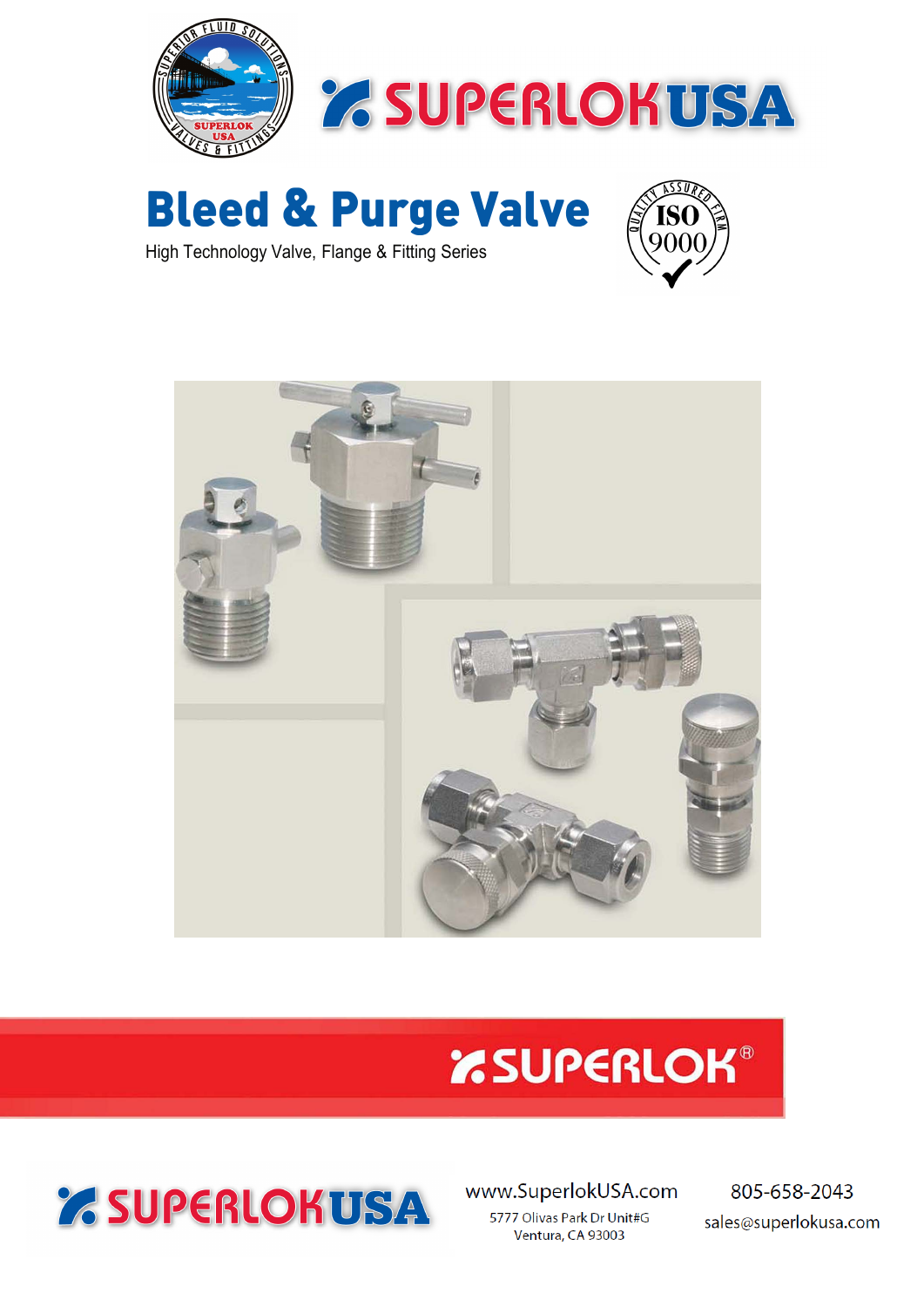

# BLEED VALVES

#### **APPLICATIONS**

**SUPERLOK** bleed valves can be used on instrumentation devices such as multivalve manifolds or gauge valves to vent signal line pressure to atmosphere before removal of an instrument or to assist in calibration of control devices.

#### **FEATURES**

- **Compact for convenient installation.**
- **Back stop screw prevents accidental removal of stem.**
- **Chrome-plated stem threads and tip improves valve life.**  $\overline{\phantom{a}}$
- **Male NPT or ISO Thread end connection.**

#### **CAUTION**

When installing a**SUPERLOK** bleed valve, position the vent tube to direct system fluid away from operating personnel. Always open bleed valves slowly. These valves contain no packing, so some fluid weepage will occur when the valves are opened. Operating personnel must protect themselves from exposure to system fluids.

#### **MATERIALS OF CONSTRUCTION**

|                  | <b>Valve Body Materials</b>              |
|------------------|------------------------------------------|
| <b>Component</b> | <b>Material Grade/ASTM Specification</b> |
| <b>Stem</b>      | 316 SS / A276                            |
| Body             | 316 SS / A276                            |
| Back stop screw  | 316 SS / A276                            |
| Vent tube        | 316 SS / A269                            |

#### **TECHNICAL DATA**

| <b>Series</b> | <b>Orifice</b> | <b>Pressure-Temperature Rating</b>                                        |                                      |  |  |
|---------------|----------------|---------------------------------------------------------------------------|--------------------------------------|--|--|
|               |                | $\lceil$ in.(mm) Temperature $\lceil$ $\lceil$ $\lceil$ $\lceil$ $\lceil$ | <b>Working Pressure psig (bar)</b>   |  |  |
| <b>SBLV</b>   | 0.125<br>(3.2) | $-65$ to 850 $\degree$ F<br>$(-54 \text{ to } 454 \text{°C})$             | 10,000psig (689bar)<br>@100°F (38°C) |  |  |

#### **PRESSURE - TEMPERATURE RATINGS**

| <b>Material</b>            | <b>316 SS</b>                |
|----------------------------|------------------------------|
| <b>Temperature</b> $F("C)$ | Working Pressure, psig (bar) |
| $-65(-53)$ to $100(37)$    | 10,000(689)                  |
| 200(93)                    | 9,290(640)                   |
| 300(148)                   | 8,390(578)                   |
| 400(204)                   | 7,705(530)                   |
| 450(232)                   | 7,435(512)                   |
| 500(260)                   | 7,165(493)                   |
| 600(315)                   | 6,770(466)                   |
| 650(343)                   | 6,660(458)                   |
| 700(371)                   | 6,840(446)                   |
| 750(398)                   | 6,335(436)                   |
| 800(426)                   | 6,230(429)                   |
| 850(454)                   | 6,085(419)                   |

#### **TABLE OF DIMENSION**





| Part          | <b>End Connection</b><br>Cv | <b>Dimensions</b><br>in.(mm)   |  |                |                |                |             |                  |         |         |
|---------------|-----------------------------|--------------------------------|--|----------------|----------------|----------------|-------------|------------------|---------|---------|
| <b>Number</b> | Inlet                       | <b>Outlet</b>                  |  | A              | в              | C              | D           | н                |         |         |
| SBLV-M-2N     | 1/8" Male NPT               |                                |  | 1.34           | 0.94           | 0.41           | 0.75        | 0.625            |         |         |
| SBLV-M-4N     | 1/4" Male NPT               | O.D.<br>3/16''<br>tube<br>stub |  |                |                | (34.0)         | (23.9)      | (10.4)           | (19.1)  | (15.87) |
| SBLV-M-6N     | 3/8" Male NPT               |                                |  |                |                | 0.25           | 1.47        | 1.03             | 0.44    | 0.88    |
| SBLV-M-8N     | 1/2" Male NPT               |                                |  |                | (37.3)         | (26.3)         | (11.2)      | (22.3)           | (22.22) |         |
|               | SBLV-M-12N 3/4" Male NPT    |                                |  | 1.87<br>(47.6) | 1.15<br>(29.3) | 0.72<br>(18.3) | 1<br>(25.4) | 1.125<br>(28.57) |         |         |

Dimensions are for reference only, subject to change.

#### **TESTING**

■ Each valve is tested with nitrogen@1000psig(69bar)to max leak rate of 0.1 SCCM.

Hydrostatic shell test is performed at 1.5times the working pressure as an option.

#### **OPTION**

If require 316SS bar handle, add-BH to the end of part number. ex) SBLV-M-4N-BH

**Z SUPERLOKUSA**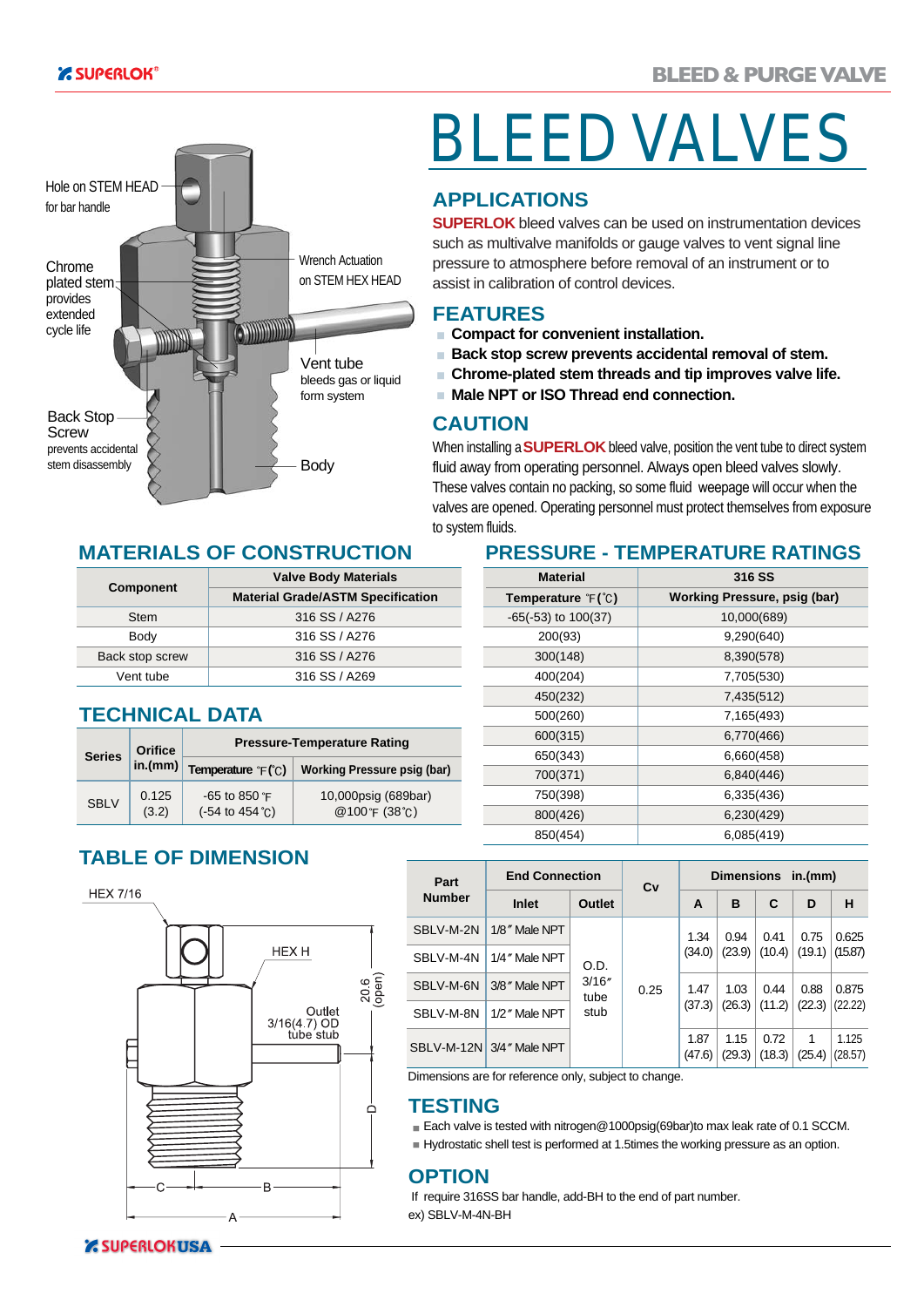

## PURGE VALVES

#### **APPLICATIONS**

**SUPERLOK** purge valves are manual bleed, vent, or drain valves.

One-quarter turn with a wrench from finger-tight obtains leaktight closure on first makeup. Snugging with a wrench ensures closure to the rated pressure with subsequent makeups.

#### **FEATURES**

- **Compact for convenient installation.**
- **Vent hole bleeds excess liquid or gas from system lines.**
- **Cap is crimped to valve body to prevent accidental disassembly.**
- **Variety of end connections; SUPERLOK tube fittings, NPT and ISO threads.**

#### **CAUTION**

When installing a**SUPERLOK** purge valve, position the vent hole to direct system fluid away from operating personnel. The vent hole rotates with the cap, changing the direction of discharge, as the cap is turned. Alway open purge valves slowly. These valves contain no packing, so some fluid weepage will occur when the valves are opened. Operating personnel must protect themselves from exposure to system fluids.

#### **MATERIALS OF CONSTRUCTION**

|                  | <b>Valve Body Materials</b>              |  |
|------------------|------------------------------------------|--|
| <b>Component</b> | <b>Material Grade/ASTM Specification</b> |  |
| Cap              | 316 SS / A276                            |  |
| Body             | 316 SS / A276                            |  |
| Poppet           | 316 SS / A276                            |  |
| Spring           | 304 SS                                   |  |

#### **TECHNICAL DATA**

| <b>Series</b> | <b>Pressure - Temperature Rating</b>                           |                                               |  |  |
|---------------|----------------------------------------------------------------|-----------------------------------------------|--|--|
|               | <b>Temperature</b> $\in$ ( $\in$ )                             | <b>Working Pressure psig (bar)</b>            |  |  |
| <b>SPUV</b>   | $-65$ to $600$ $F$<br>$(-54 \text{ to } 315^{\circ} \text{C})$ | 4,000psig (275bar)<br>@100 F $(38^{\circ}$ C) |  |  |

#### **TABLE OF DIMENSION**





### **PRESSURE - TEMPERATURE RATINGS**

| <b>Material</b>               | 316 SS                       |
|-------------------------------|------------------------------|
| Temperature $\mathbb{F}$ (°C) | Working Pressure, psig (bar) |
| $-65(-53)$ to $100(37)$       | 4,000(275)                   |
| 150(65)                       | 3,720(256)                   |
| 200(93)                       | 3,440(237)                   |
| 300(148)                      | 3,105(213)                   |
| 350(176)                      | 2,975(204)                   |
| 400(204)                      | 2,850(196)                   |
| 450(232)                      | 2,750(189)                   |
| 500(260)                      | 2,650(182)                   |
| 600(315)                      | 2,500(172)                   |

#### Union Type

| Part<br><b>Number</b> |          | <b>Inlet</b>          | Dimensions in.(mm) |            |            |  |
|-----------------------|----------|-----------------------|--------------------|------------|------------|--|
|                       |          | <b>End Connection</b> |                    | A          | н          |  |
| S                     | $S-4-UT$ | 1/4" Female NPT       | 1.49(38.0)         | 2.26(57.5) | 0.63(15.9) |  |
| P<br>Ù                | $S-6-UT$ | 3/8" Female NPT       | 1.49(38.0)         | 2.40(61.0) | 0.63(15.9) |  |
| ٧                     | $S-8-UT$ | 1/2" Female NPT       | 1.61(41.0)         | 2.82(71.6) | 0.81(20.6) |  |

#### Straight Type

|               | Part   | Inlet                                                 | Dimensions in.(mm) |            |  |
|---------------|--------|-------------------------------------------------------|--------------------|------------|--|
| <b>Number</b> |        | <b>End Connection</b>                                 | L                  | A          |  |
|               | $F-2N$ | 1/8" Female NPT                                       | 1.56(39.6)         | 0.53(13.5) |  |
|               | $F-4N$ | 1/4" Female NPT                                       | 1.75(44.4)         | 0.72(18.3) |  |
|               | $F-6N$ | 3/8" Female NPT                                       | 1.81(46.0)         | 0.78(19.8) |  |
| S             | $F-8N$ | 1/2" Female NPT                                       | 1.98(50.3)         | 0.97(24.6) |  |
|               | $M-2N$ | 1/8" Male NPT                                         | 1.62(41.1)         | 0.38(9.7)  |  |
| P             | $M-4N$ | 1/4" Male NPT                                         | 1.81(46.0)         | 0.56(14.2) |  |
|               | $M-6N$ | 3/8" Male NPT                                         | 1.84(46.7)         | 0.56(14.2) |  |
| U             | $M-8N$ | 1/2" Male NPT                                         | 2.09(53.1)         | 0.75(19.1) |  |
|               | $S-2$  | 1/8" SUPERLOK                                         | 1.84(46.7)         | 0.59(15.0) |  |
| v             | $S-4$  | 1/4" SUPERLOK                                         | 1.94(49.3)         | 0.69(17.5) |  |
|               | $S-6$  | 3/8" SUPERLOK                                         | 2.03(51.6)         | 0.75(19.1) |  |
|               | $S-8$  | 1/2" SUPERLOK                                         | 2.19(55.6)         | 0.88(22.4) |  |
|               | $S-6M$ | 6mm SUPERLOK                                          | 1.94(49.3)         | 0.69(17.5) |  |
|               | $S-8M$ | 8mm SUPERLOK                                          | 2.00(50.8)         | 0.72(18.3) |  |
|               |        | Dimensions are for reference only, subject to change. |                    |            |  |